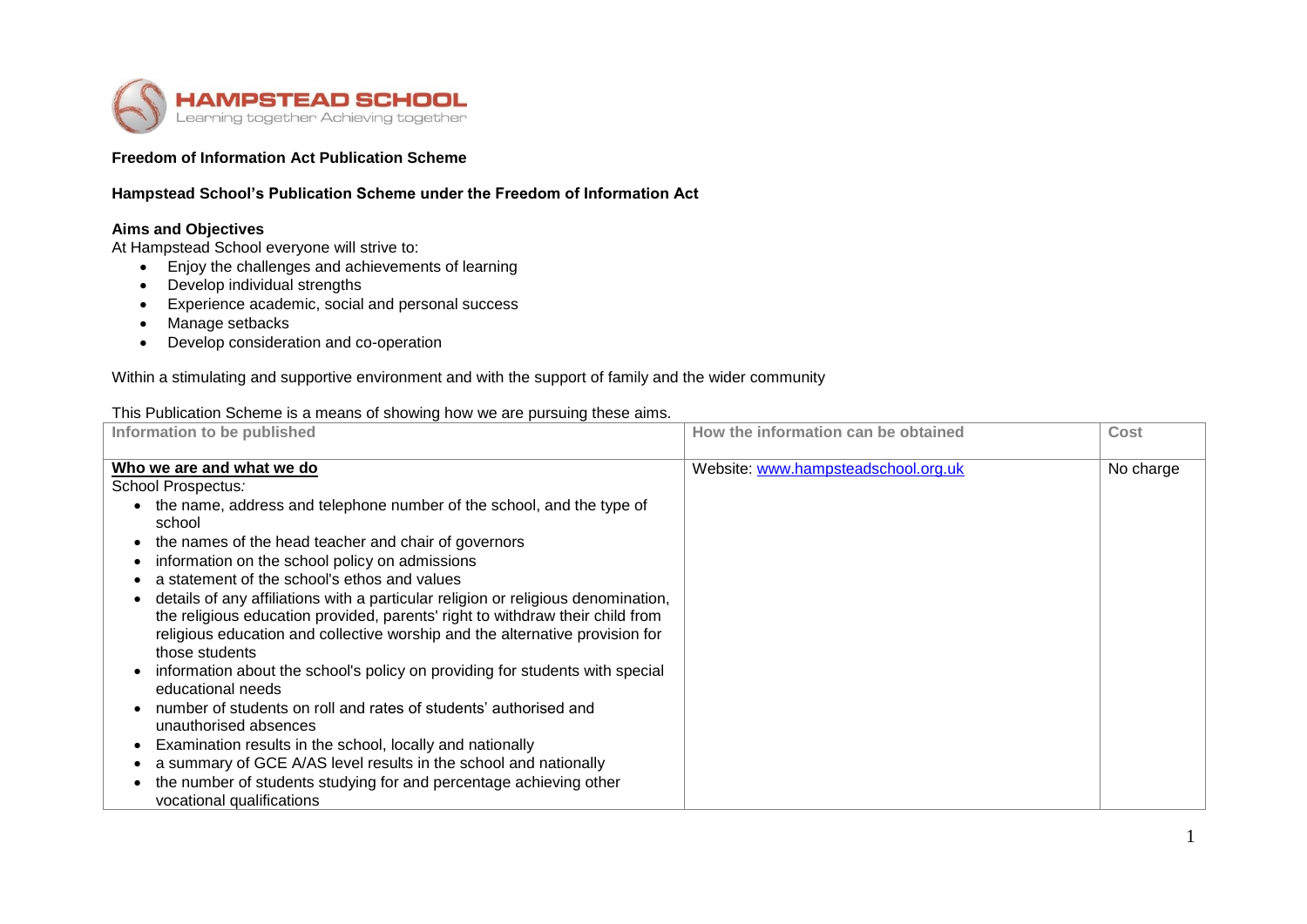| the destinations of school leavers <sup>1</sup><br>$\bullet$               |                                     |           |
|----------------------------------------------------------------------------|-------------------------------------|-----------|
| the arrangements for visits to the school by prospective parents           |                                     |           |
| the number of places for students of normal age of entry in the preceding  |                                     |           |
| school year and the number of written applications / preferences expressed |                                     |           |
| for those places                                                           |                                     |           |
|                                                                            |                                     |           |
| Who's who and staffing structure in the School                             | Website: www.hampsteadschool.org.uk | No charge |
| Senior Leadership Team<br>$\bullet$                                        |                                     |           |
| <b>Heads of Faculty</b>                                                    |                                     |           |
| <b>Heads of Year</b>                                                       |                                     |           |
| Who's who on the governing body and the basis of their appointment         | Website: www.hampsteadschool.org.uk | No charge |
|                                                                            |                                     |           |
| School session times and term dates                                        | Website: www.hampsteadschool.org.uk | No charge |
|                                                                            |                                     |           |
| <b>Pupil Premium</b>                                                       | Website: www.hampsteadschool.org.uk |           |
|                                                                            |                                     |           |
| <b>School profile</b>                                                      | Website: www.hampsteadschool.org.uk | No charge |
| Performance data                                                           |                                     |           |
| The latest Ofsted report                                                   |                                     |           |
| Our policies and guidance                                                  | Website: www.hampsteadschool.org.uk | Specify / |
| <b>Access Arrangements</b><br>$\bullet$                                    |                                     | charging  |
| Admissions                                                                 |                                     | schedule  |
| Admissions - Sixth Form                                                    |                                     |           |
| Anti-Bullying                                                              |                                     |           |
| Attendance                                                                 |                                     |           |
| <b>Behaviour for Learning</b>                                              |                                     |           |
| Careers Education, Information, Advice & Guidance (CEIAG) Policy           |                                     |           |
| Charging<br>٠                                                              |                                     |           |
| <b>Children with Medical Needs</b>                                         |                                     |           |
| <b>Collective Worship</b>                                                  |                                     |           |
| <b>Data Protection</b>                                                     |                                     |           |
| Environment                                                                |                                     |           |
| Equalities                                                                 |                                     |           |
| <b>Examinations Policy</b>                                                 |                                     |           |
| First Aid & Medicines                                                      |                                     |           |
| Freedom of Information                                                     |                                     |           |

<sup>&</sup>lt;sup>1</sup> Some information might be confidential or otherwise exempt from the publication by law – we cannot therefore publish this

 $\overline{a}$